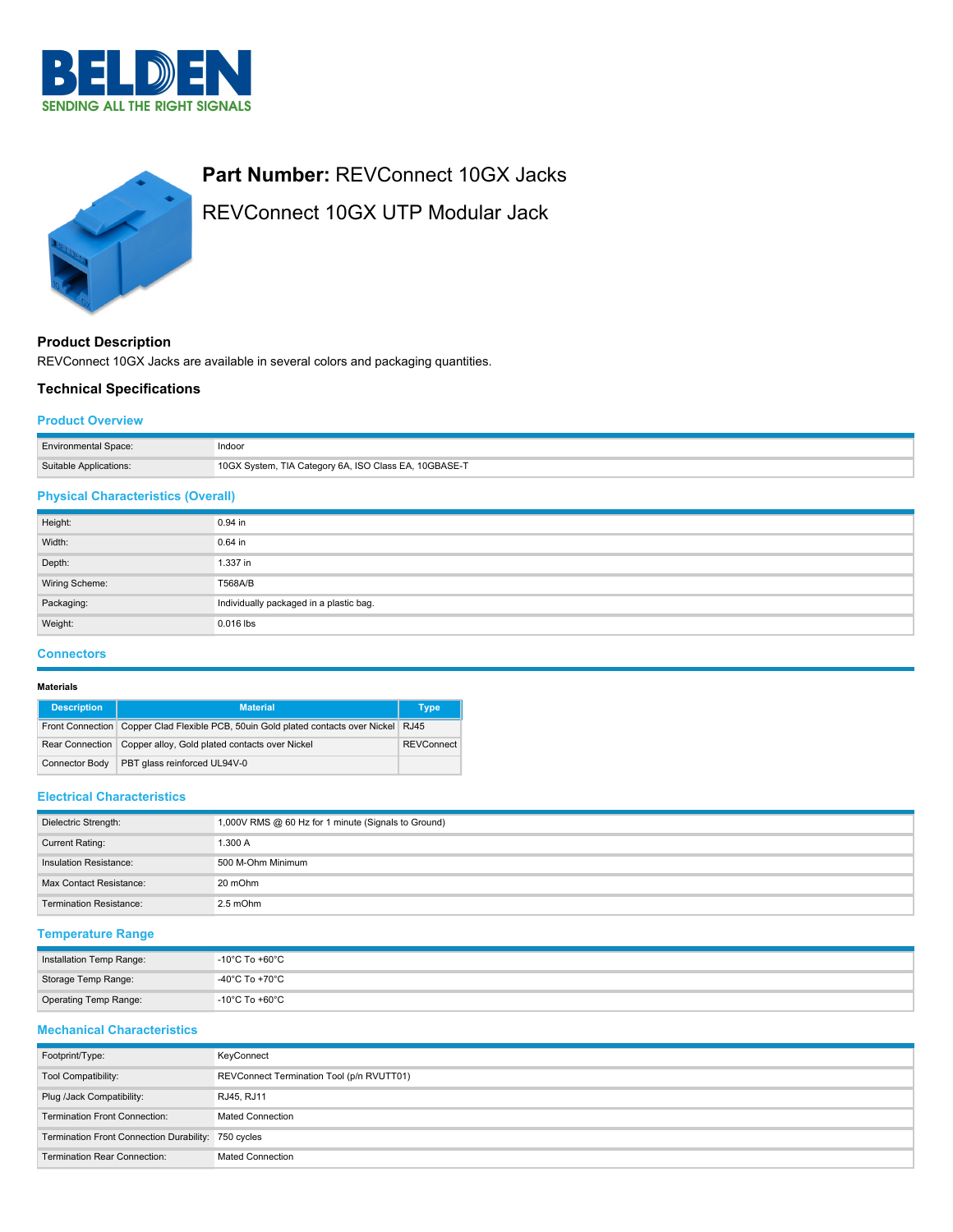| Termination Rear Connection Durability: 20 cycles |            |
|---------------------------------------------------|------------|
| Cable/Connector Retention:                        | 15 lbs.    |
| Connector/Hardware Retention:                     | 20 lbs     |
| Plug/Connector Retention:                         | 11.250 lbs |

# **Standards**

| UL Rating:                    | UL94V-0                                                                                                                                                                   |
|-------------------------------|---------------------------------------------------------------------------------------------------------------------------------------------------------------------------|
| Data Category:                | Category 6A                                                                                                                                                               |
| Telecommunications Standards: | Category 6A - TIA 568.C.2, Category 6A - ISO/IEC 11801:2002 Ed.2                                                                                                          |
| <b>IEEE</b> Specification:    | Power Over Ethernet (PoE) IEEE 802.3at type 1 and 2 (up to 30W), IEEE802.3bt/D1.7 type 3 and 4 (up to 100W), CISCO UPOE (up to 60W), Power over<br>HDBaseTTM (up to 100W) |
| Other Specification:          | UL 1863, IEC 60603-7, FCC part 68-F                                                                                                                                       |

# **Applicable Environmental and Other Programs**

| EU Directive 2002/95/EC (RoHS):          | Yes           |
|------------------------------------------|---------------|
| EU RoHS Compliance Date<br>(yyyy-mm-dd): | 2006-07-01    |
| MII Order #39 (China RoHS):              | <b>EUP 50</b> |

# **Flammability, LS0H, Toxicity Testing**

| UL Flammability: | 2043 Air Handling Spaces |
|------------------|--------------------------|
| Safety Listing:  | L)us Listed<br>c(1)      |

# **Part Number**

Related Parts: Compatible with KeyConnect Faceplates, Adapters, Boxes and Patch Panels

#### **Variants**

| Item#         | Color                 | <b>Packaging</b> | <b>Wiring Scheme</b> |
|---------------|-----------------------|------------------|----------------------|
| RVAMJKUAL-S1  | Almond                | Single Pack      | <b>T568A/B</b>       |
| RVAMJKUAL-B24 | Almond                | Bulk Pack (24)   | T568A/B              |
| RVAMJKUBK-S1  | <b>Black</b>          | Single Pack      | T568A/B              |
| RVAMJKUBK-B24 | <b>Black</b>          | Bulk Pack (24)   | T568A/B              |
| RVAMJKUBL-S1  | Blue                  | Single Pack      | <b>T568A/B</b>       |
| RVAMJKUBL-B24 | Blue                  | Bulk Pack (24)   | T568A/B              |
| RVAMJKUBR-S1  | <b>Brown</b>          | Single Pack      | T568A/B              |
| RVAMJKUBR-B24 | <b>Brown</b>          | Bulk Pack (24)   | T568A/B              |
| RVAMJKUEW-S1  | <b>Electric White</b> | Single Pack      | T568A/B              |
| RVAMJKUEW-B24 | <b>Electric White</b> | Bulk Pack (24)   | <b>T568A/B</b>       |
| RVAMJKUGY-S1  | Gray                  | Single Pack      | T568A/B              |
| RVAMJKUGY-B24 | Gray                  | Bulk Pack (24)   | <b>T568A/B</b>       |
| RVAMJKUGN-S1  | Green                 | Single Pack      | T568A/B              |
| RVAMJKUGN-B24 | Green                 | Bulk Pack (24)   | <b>T568A/B</b>       |
| RVAMJKUIV-S1  | Ivory                 | Single Pack      | <b>T568A/B</b>       |
| RVAMJKUIV-B24 | Ivory                 | Bulk Pack (24)   | <b>T568A/B</b>       |
| RVAMJKUOR-S1  | Orange                | Single Pack      | <b>T568A/B</b>       |
| RVAMJKUOR-B24 | Orange                | Bulk Pack (24)   | <b>T568A/B</b>       |
| RVAMJKUPR-S1  | Purple                | Single Pack      | T568A/B              |
| RVAMJKUPR-B24 | Purple                | Bulk Pack (24)   | <b>T568A/B</b>       |
| RVAMJKURD-S1  | Red                   | Single Pack      | <b>T568A/B</b>       |
| RVAMJKURD-B24 | Red                   | Bulk Pack (24)   | <b>T568A/B</b>       |
| RVAMJKUTB-S1  | <b>TIA Blue</b>       | Single Pack      | T568A/B              |
| RVAMJKUTB-B24 | <b>TIA Blue</b>       | Bulk Pack (24)   | <b>T568A/B</b>       |
| RVAMJKUTN-S1  | <b>TIA Brown</b>      | Single Pack      | <b>T568A/B</b>       |
| RVAMJKUTN-B24 | <b>TIA Brown</b>      | Bulk Pack (24)   | T568A/B              |
| RVAMJKUTG-S1  | <b>TIA Green</b>      | Single Pack      | <b>T568A/B</b>       |
| RVAMJKUTG-B24 | <b>TIA Green</b>      | Bulk Pack (24)   | <b>T568A/B</b>       |
| RVAMJKUTO-S1  | TIA Orange            | Single Pack      | <b>T568A/B</b>       |
| RVAMJKUTO-B24 | <b>TIA Orange</b>     | Bulk Pack (24)   | <b>T568A/B</b>       |
| RVAMJKUTP-S1  | <b>TIA Purple</b>     | Single Pack      | <b>T568A/B</b>       |
| RVAMJKUTP-B24 | <b>TIA Purple</b>     | Bulk Pack (24)   | <b>T568A/B</b>       |
| RVAMJKUTR-S1  | <b>TIA Red</b>        | Single Pack      | T568A/B              |